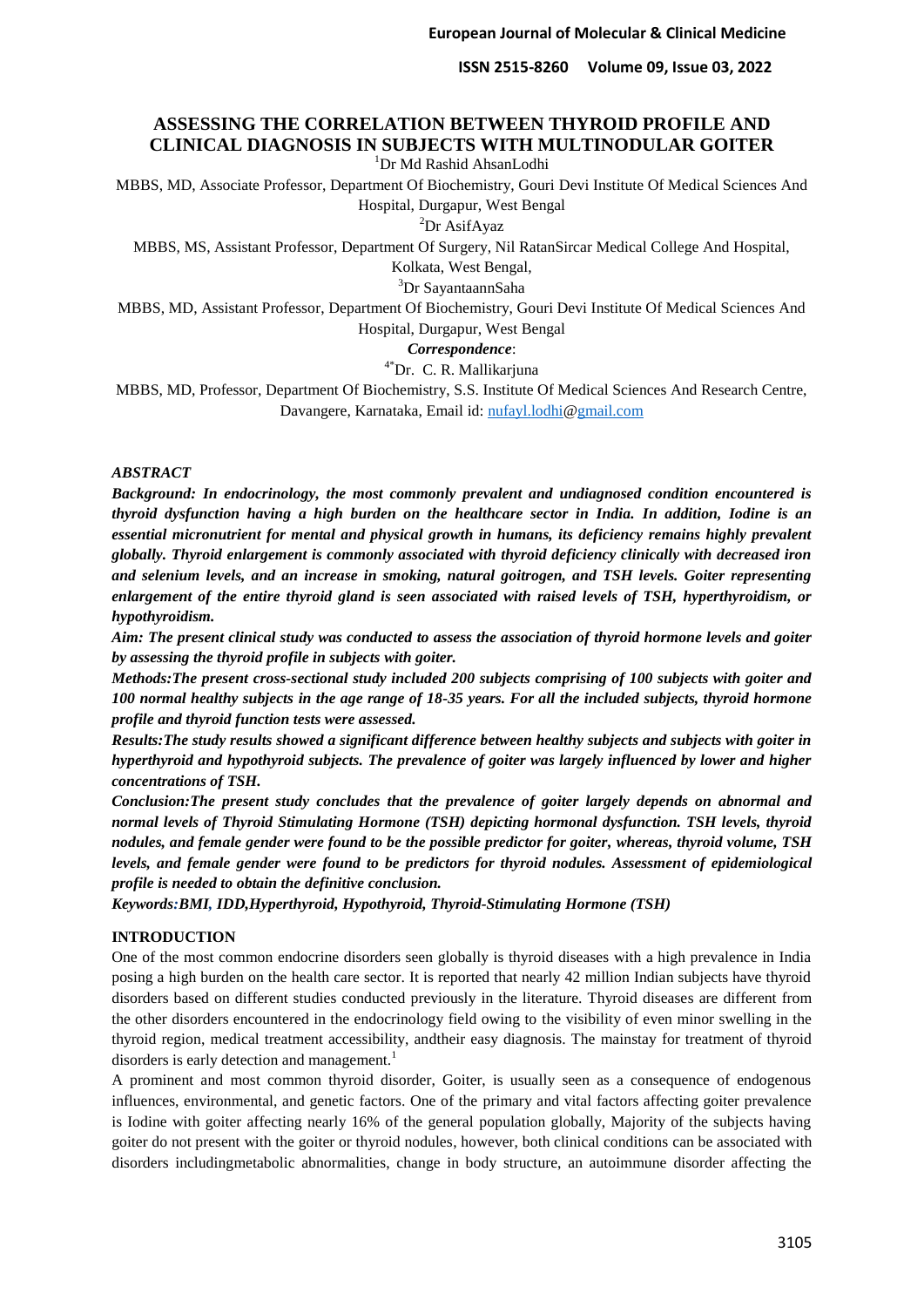#### **ISSN 2515-8260 Volume 09, Issue 03, 2022**

thyroid gland, and/or endocrine deregulation. Thyroid hormones also play a significant role in the coordination of thermogenesis and BMR (basal metabolic rate).<sup>2</sup>

Globally, iodine deficiency remains the most prevalent micronutrient deficiency. IDD (iodine deficiency disorders) have been found and established to be responsible for various diseases including mental retardation, increased infant mortality, reduced fertility rate, cretinism,hypothyroidism, and goiter.<sup>3</sup>With nearly 16% goiter prevalence globally, the highest prevalence of approximately 28% is described in Africa, and the lowest prevalence of nearly 5% is reported in America.The incidence in South East Asia is estimated to be 15% with goiter being responsible for 2.72% of all the diseases seen due to deficiency of Iodine making goiter number 32 in the most prevalent sequel of human diseases. 54 million subjects in India alone are reported to have goiter with 90 thousand neonatal deaths and stillbirths and 2.2 million from the cretinism.<sup>4</sup>

Thyroid disorders are more prevalent in female subjects including thyroid nodules and goiter, however, some data in the previous literature failed to establish a link between goiter and gender. Previous literature data also assessed the link between morphological and functional changes seen in thyroid disorders and risk factors associated. Few studies had established a vital link between increased thyroid volume and smoking to goiter prevalence in areas of iodine deficiency.<sup>5</sup>Thepresent clinical study was conducted to assess the association of thyroid hormone levels and goiter by assessing the thyroid profile in subjects with goiter.

#### **MATERIALS AND METHODS**

The present cross-sectional clinical study was conducted to assess the association of thyroid hormone levels and goiter by assessing the thyroid profile in subjects with goiter. The study was conducted after obtaining clearance from the concerned Ethical committee. The study population was comprised of the subjects visiting the Outpatient department of the Institute. The study included a total of 200 subjects from both genders within the age range of 18-35 years and was divided into two groups of 100 subjects each making control and study groups. After explaining the detailed study design, informed consent was taken from all the study subjects.

The inclusion criteria were subjects in the age range of 18-35 years and suspected thyroid dysfunction. The exclusion criteria were subjects with other systemic diseases or medications affecting thyroid function, pregnant females, malignancy, tuberculosis, liver dysfunctions, and subjects not willing to participate. For all the included subjects detailed history was recorded and a thorough clinical examination was done. The parameters recorded were age, family history, gender, marital status, pregnancy, thyroid medication, and iodinated salt intake.

After inclusion of the subjects, the control group was comprised of the subjects without goiter, whereas, subjects with goiter constituted the study group/experimental group. 3ml of fasting blood sample from all included subjects was collected to perform TFT (thyroid function test) under strict aseptic and sterile conditions. From the collected blood sample, serum was separated to estimate TSH ( $\mu$ IU/ml), T3 (nmol/l), T4 (nmol/l), FT3 (pmol/l), and FT4 (pmol/l) with the automated immunoassay analyzer.After laboratory analysis, subjects with normal TFT values were reported to be normal, and subjects having non-normal TFT values were considered abnormal.

The subjects reported to be abnormal were classified further based on the levels of TSH as either hypothyroid or hyperthyroid. Further analysis accurately diagnosed subjects to have either hyperthyroidism if they have low concentrations of TSH (thyroid-stimulating hormone) or hypothyroidism if they have high concentrations of TSH. The Control group were subjects without goiter. Goiter in the study subjects was diagnosed based on the clinical and physical examination of the subjects. Concerning thyroid function tests, standard TSH concentrations of 0.27 to 4.2μIU/ml were taken as the normal range criteria to diagnose thyroid dysfunction.

The collected data were subjected to the statistical evaluation using SPSS software version 21 (Chicago, IL, USA) and one-way ANOVA and t-test for results formulation. The data were expressed in percentage and number, and mean and standard deviation. The level of significance was kept at  $p<0.05$ .

#### **RESULTS**

The present cross-sectional clinical study was conducted to assess the association of thyroid hormone levels and goiter by assessing the thyroid profile in subjects with goiter. The study included a total of 200 subjects from both genders within the age range of 18-35 years and was divided into two groups of 100 subjects each making control and study groups. TSH ( $\mu$ IU/ml), T3 (nmol/l), T4 (nmol/l), FT3 (pmol/l), and FT4 (pmol/l) were analyzed in the study subjects with the automated immunoassay analyzer. After laboratory analysis, subjects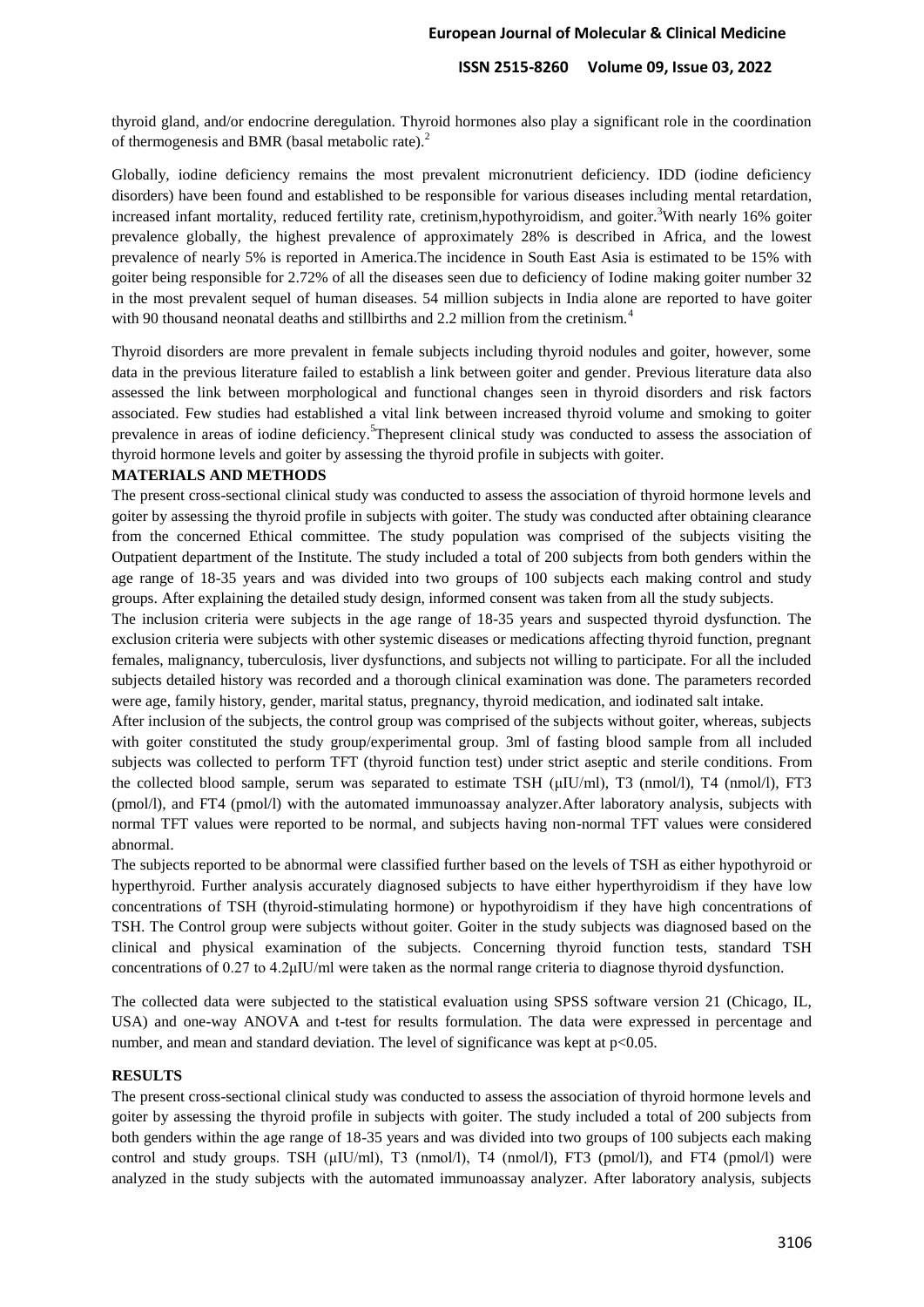#### **ISSN 2515-8260 Volume 09, Issue 03, 2022**

with normal TFT values were reported to be normal, and subjects having abnormal TFT values were considered abnormal.

On assessing the thyroid profile characteristics in the study subjects, it was seen that all the thyroid parameters were showed statistically significant and higher values for the study group compared to the control groups. FT4 values for control and study groups were  $0.14\pm0.07$  and  $0.19\pm0.11$  pmol respectively with p=0.0002, respective FT3 values were 0.52±0.16 and 0.73±0.18 pmol with a p-value of <0.001, and TSH values for control and study groups were  $0.83\pm0.17$  and  $1.3\pm0.21$  µIU/ml respectively with p<0.001. For T4 the values for control and study groups were  $0.67\pm0.44$  and  $0.87\pm0.06$  nmol, whereas, for T3 these respective values were  $0.82\pm0.15$  and  $0.93\pm0.17$  nmol. Both values were statistically significant with  $p<0.001$  as shown in Table 1.

Concerning the difference in normal TSH, hyperthyroidism, and hypothyroidism subjects versus controls in the study subjects, there were  $21\%$  (n=42) subjects having low TSH values where 71.42% (n=30) subjects were females and 28.57% (n=12) subjects were males. There were 29% (n=58) subjects with high TSH values having 68.96% (n=20) males and 65.51% (n=38) females. Among 100 subjects having abnormal TSH values, there were a greater number of females compared to males with 48% males and 52% females, whereas, among subjects with normal TSH, there were 49 males and 51 females as depicted in Table 2.

### **DISCUSSION**

On the evaluation of the thyroid profile characteristics in the study subjects, it was seen that all the thyroid parameters were showed statistically significant and higher values for the study group compared to the control groups. FT4 values for control and study groups were  $0.14 \pm 0.07$  and  $0.19 \pm 0.11$  pmol respectively with  $p=0.0002$ , respective FT3 values were  $0.52\pm0.16$  and  $0.73\pm0.18$  pmol with a p-value of <0.001, and TSH values for control and study groups were  $0.83\pm0.17$  and  $1.3\pm0.21$   $\mu$ IU/ml respectively with p<0.001. For T4 the values for control and study groups were 0.67±0.44 and 0.87±0.06 nmol, whereas, for T3 these respective values were  $0.82\pm0.15$  and  $0.93\pm0.17$  nmol. Both values were statistically significant with p<0.001. These results were consistent with the results of the studies by Abdullaeva M et al<sup>6</sup> in 2020 and Fiore E et al<sup>7</sup> in 2012 where authors reported comparable clinical profiles in their study population as in the present study.

For assessing the difference in normal TSH, hyperthyroidism, and hypothyroidism subjects versus controls in the study subjects, there were  $21\%$  (n=42) subjects having low TSH values where 71.42% (n=30) subjects were females and 28.57% (n=12) subjects were males. There were 29% (n=58) subjects with high TSH values having 68.96% (n=20) males and 65.51% (n=38) females. Among 100 subjects having abnormal TSH values, there were a greater number of females compared to males with 48% males and 52% females, whereas, among subjects with normal TSH, there were 49 males and 51 females. These findings were in agreement with the studies by Blanc E et al<sup>8</sup> in 2015 and Zheng L et al<sup>9</sup> in 2015 where authors showed that there were more females with abnormal TSH levels in their studies as in the present study compared to the males.

### **CONCLUSION**

Within its limitations, the present study concludes that the prevalence of goiter largely depends on abnormal and normal levels of Thyroid Stimulating Hormone (TSH) depicting hormonal dysfunction. TSH levels, thyroid nodules, and female gender were found to be the possible predictor for goiter, whereas, thyroid volume, TSH levels, and female gender were found to be predictors for thyroid nodules. Assessment of epidemiological profile is needed to obtain the definitive conclusion. However, the present study had a few limitations including small sample size, cross-sectional nature, and geographical area biases. Hence, more longitudinal studies with larger sample size and longer monitoring period will help reach a definitive conclusion.

### **REFERENCES**

- 1. Kanade SM, Rangari P. An analytical survey for prevalence of thyroid lesions in a secondary care centre. IJMACR, 2018; 1:5:10–20.
- 2. Jaulkar A, Jaulkar S, Rangari P. Thyroid surgery with or without use of drain- a comparitive study. IJMSDR, 2019; 3:8:6-11.
- 3. W. M. Wiersinga, "Smoking and thyroid," Clinical Endocrinology. 2013;79:145–51.